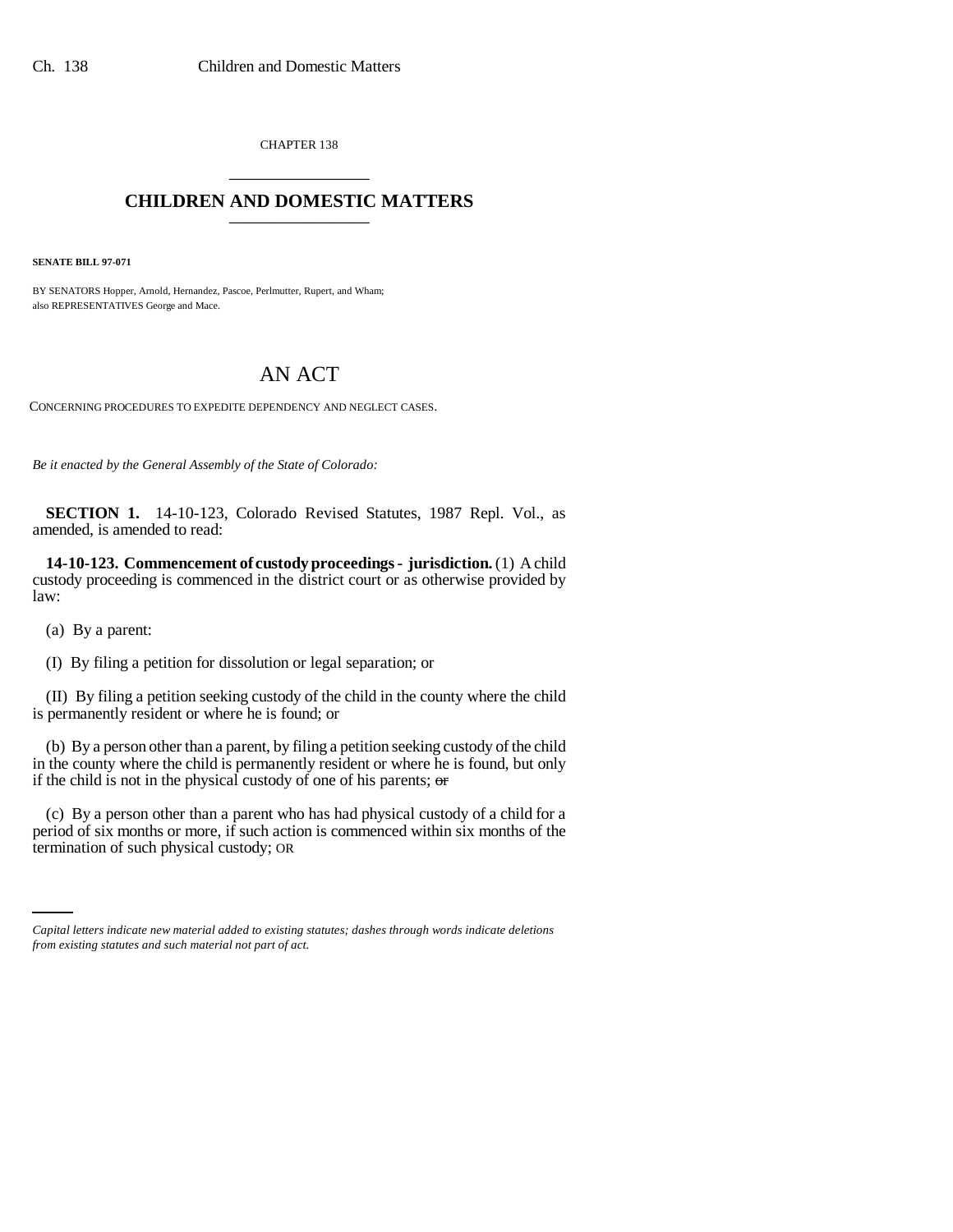(d) BY A PARENT OR PERSON OTHER THAN A PARENT WHO HAS BEEN GRANTED CUSTODY OF A CHILD THROUGH A JUVENILE COURT ORDER ENTERED PURSUANT TO SECTION 19-1-104 (6), C.R.S., BY FILING A CERTIFIED COPY OF THE JUVENILE COURT ORDER IN THE COUNTY WHERE THE CHILD IS PERMANENTLY RESIDENT. SUCH ORDER SHALL BE TREATED IN THE DISTRICT COURT AS ANY OTHER CUSTODY DECREE ISSUED IN A CHILD CUSTODY PROCEEDING.

(2) EXCEPT FOR A PROCEEDING COMMENCED PURSUANT TO PARAGRAPH (d) OF SUBSECTION (1) OF THIS SECTION, notice of a child custody proceeding shall be given to the child's parent, guardian, and custodian, who may appear and be heard and may file a responsive pleading. The court may, upon a showing of good cause, permit the intervention of other interested parties.

**SECTION 2.** 19-3-102, Colorado Revised Statutes, 1986 Repl. Vol., as amended, is amended to read:

**19-3-102. Neglected or dependent child.** (1) A child is neglected or dependent if:

(a) A parent, guardian, or legal custodian has abandoned the child or has subjected him OR HER to mistreatment or abuse or a parent, guardian, or legal custodian has suffered or allowed another to mistreat or abuse the child without taking lawful means to stop such mistreatment or abuse and prevent it from recurring;

(b) The child lacks proper parental care through the actions or omissions of the parent, guardian, or legal custodian;

(c) The child's environment is injurious to his OR HER welfare;

(d) A parent, guardian, or legal custodian fails or refuses to provide the child with proper or necessary subsistence, education, medical care, or any other care necessary for his OR HER health, guidance, or well-being;

(e) The child is homeless, without proper care, or not domiciled with his OR HER parent, guardian, or legal custodian through no fault of such parent, guardian, or legal custodian;

(f) The child has run away from home or is otherwise beyond the control of his OR HER parent, guardian, or legal custodian.

**SECTION 3.** 19-1-104, Colorado Revised Statutes, 1986 Repl. Vol., as amended, is amended BY THE ADDITION OF A NEW SUBSECTION to read:

**19-1-104. Jurisdiction.** (6) WHEN THE JUVENILE COURT MAINTAINS JURISDICTION IN A CASE INVOLVING A CHILD WHO IS DEPENDENT OR NEGLECTED AND NO CHILD CUSTODY ACTION CONCERNING THE SAME CHILD IS PENDING IN A DISTRICT COURT IN THIS STATE, UPON THE PETITION OF A PARTY TO THE DEPENDENCY OR NEGLECT CASE, THE JUVENILE COURT MAY ENTER AN ORDER AWARDING SOLE OR JOINT CUSTODY AND ADDRESSING PARENTING TIME AND CHILD SUPPORT MATTERS. THE PARENT OR PERSON OTHER THAN A PARENT WHO HAS BEEN GRANTED CUSTODY OF A CHILD PURSUANT TO THE JUVENILE COURT'S ORDER SHALL FILE A CERTIFIED COPY OF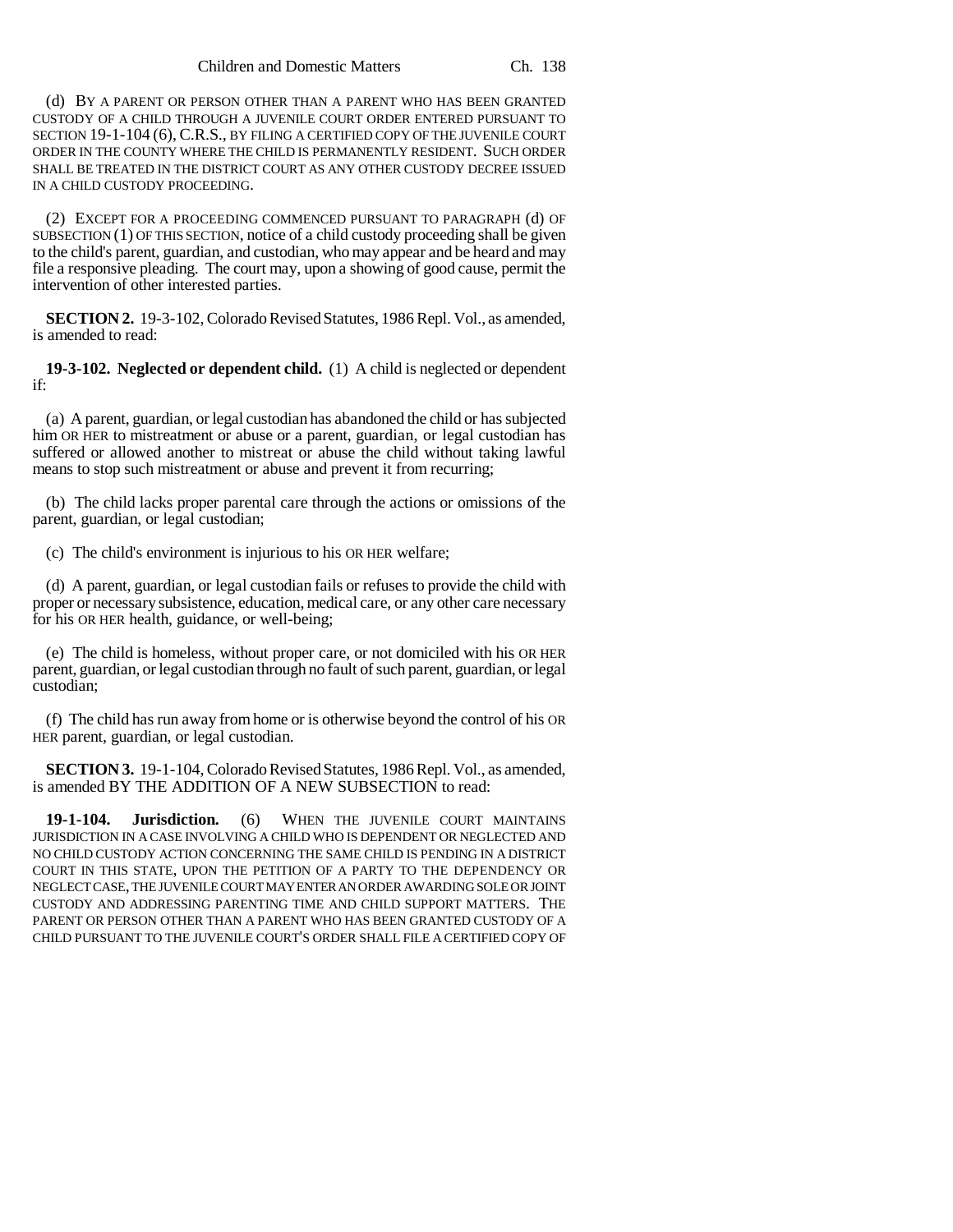THE ORDER IN THE DISTRICT COURT IN THE COUNTY WHERE THE CHILD IS PERMANENTLY RESIDENT. SUCH ORDER SHALL BE TREATED IN THE DISTRICT COURT AS ANY OTHER CUSTODY DECREE ISSUED IN A CHILD CUSTODY PROCEEDING.

**SECTION 4.** 19-1-108 (3) and (5), Colorado Revised Statutes, 1986 Repl. Vol., as amended, are amended to read:

**19-1-108. Magistrates - qualifications - duties.** (3) (a) Magistrates shall conduct hearings in the manner provided for the hearing of cases by the court. During the initial advisement of the rights of any party, the magistrate shall inform the party that, EXCEPT AS PROVIDED IN THIS SUBSECTION (3), he OR SHE has the right to a hearing before the judge in the first instance and that he OR SHE may waive that right but that, by waiving that right, he OR SHE is bound by the findings and recommendations of the magistrate, subject to a request for review as provided in subsection (5) of this section. THE RIGHT TO REQUIRE A HEARING BEFORE A JUDGE SHALL NOT APPLY TO HEARINGS AT WHICH A CHILD IS ADVISED OF HIS OR HER RIGHTS PURSUANT TO SECTION 19-2-706, DETENTION HEARINGS HELD PURSUANT TO SECTIONS 19-2-507 AND 19-2-508, PRELIMINARY HEARINGS HELD PURSUANT TO SECTION 19-2-705, AND DETENTION HEARINGS HELD PURSUANT TO SECTION 19-3-403.

(b) IN PROCEEDINGS UNDER ARTICLE 2 OF THIS TITLE, unless a request is made by a party at the outset of a hearing that the hearing be held before the judge, such right where applicable shall be deemed waived. The right to require a hearing before a judge shall not apply to hearings at which a child is advised of his rights pursuant to section 19-2-402, detention hearings held pursuant to sections 19-2-203 and 19-2-204, preliminary hearings held pursuant to section 19-2-404, and detention hearings held pursuant to section 19-3-403.

(c) IN PROCEEDINGS UNDER ARTICLE 3 OF THIS TITLE, THE RIGHT TO REQUIRE A HEARING BEFORE A JUDGE SHALL BE DEEMED WAIVED UNLESS:

(I) A REQUEST IS MADE BY A PARTY THAT THE HEARING BE HELD BEFORE THE JUDGE AT THE TIME THE MATTER IS SET FOR HEARING, IF COUNSEL FOR THE PARTY IS PRESENT AT THE TIME THE MATTER IS SET; OR

(II) A REQUEST IS MADE IN WRITING WITHIN FIVE DAYS AFTER RECEIPT OF NOTICE OF THE SETTING IF THE MATTER IS SET FOR HEARING OUTSIDE OF THE PRESENCE OF COUNSEL FOR A REPRESENTED PARTY OR IF THE MATTER IS SET ON NOTICE.

(5) A request for review shall be filed within fifteen days FOR PROCEEDINGS UNDER ARTICLE 2 OF THIS TITLE OR WITHIN FIVE DAYS FOR PROCEEDINGS UNDER ARTICLE 3 OF THIS TITLE after the parties have received notice of the magistrate's ruling and shall clearly set forth the grounds relied upon. Such review shall be solely upon the record of the hearing before the magistrate and shall be reviewable upon the grounds set forth in rule 59 of the Colorado rules of civil procedure. A petition for review shall be a prerequisite before an appeal may be filed with the Colorado court of appeals or Colorado supreme court. The judge may, on his OR HER own motion, remand a case to another magistrate after action is taken on a petition for review.

**SECTION 5.** 19-3-207, Colorado Revised Statutes, 1986 Repl. Vol., as amended, is amended to read: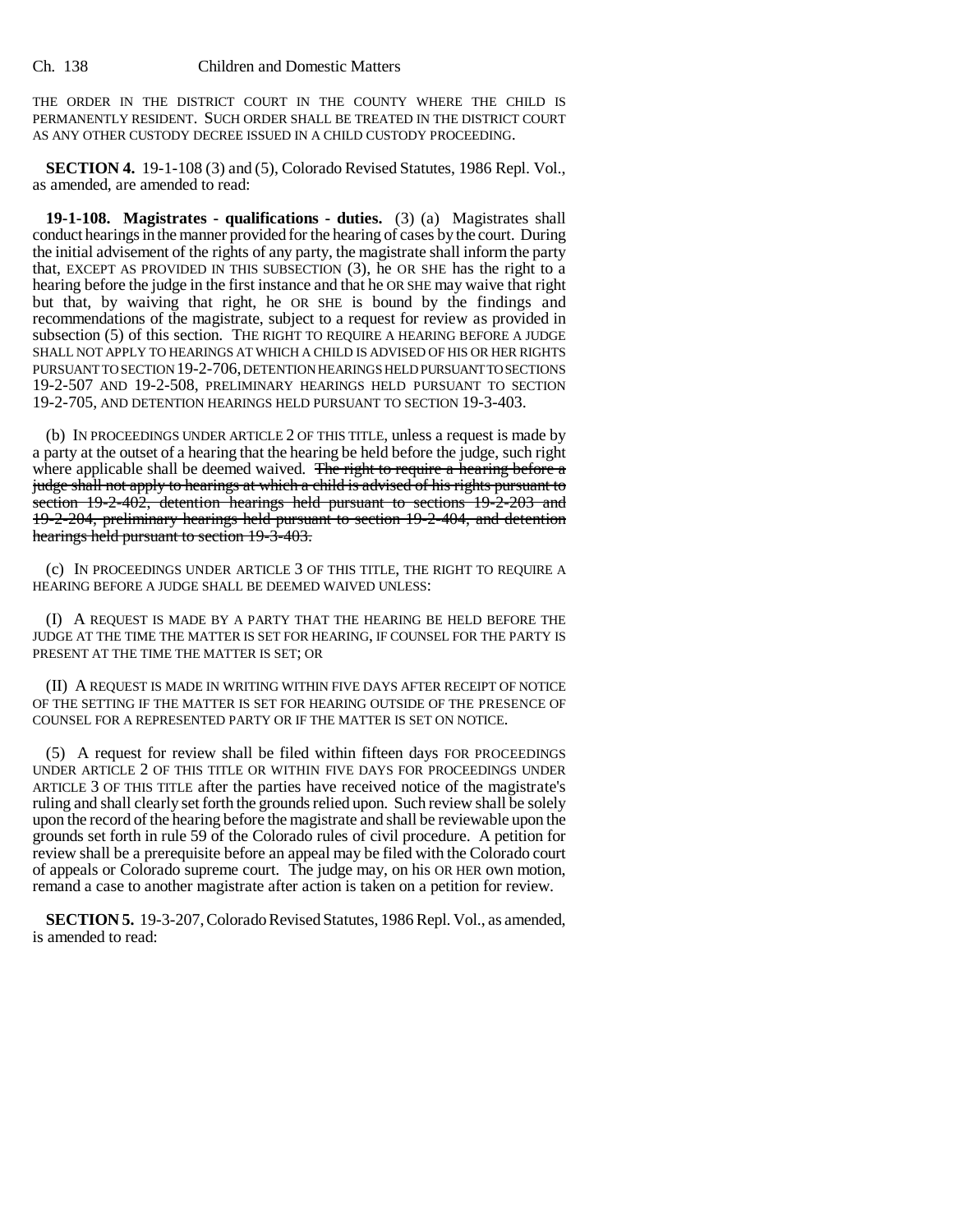**19-3-207. Inadmissibility of certain evidence.** (1) Upon the request of the county attorney, special county attorney, or the city attorney of a city and county, the court shall set a hearing to determine the admissibility in a subsequent criminal proceeding arising from the same episode of information derived directly from testimony obtained pursuant to compulsory process in a proceeding under this article. The district attorney of the judicial district in which the matter is being heard shall be given five days' written notice of the hearing by the clerk of the court. Such hearing shall be held in camera, and the district attorney shall have the right to appear at the hearing and to object to the entry of the order holding such information inadmissible. The court shall not enter such an order if the district attorney presents prima facie evidence that the inadmissibility of such information would substantially impair his OR HER ability to prosecute the criminal case. The provisions of this subsection (1) shall not be construed to prevent any law enforcement officer from independently producing or obtaining the same or similar facts, information, or evidence for use in any criminal prosecution.

(2) No professional shall be examined in any criminal case without the consent of the respondent as to statements made pursuant to compliance with court treatment orders, including protective orders, entered under this article; except that such privilege shall not apply to any discussion of any future misconduct or of any other past misconduct unrelated to the allegations involved in the treatment plan. THE ADMISSIBILITY OF TESTIMONY AS SET FORTH IN THIS SUBSECTION (2) SHALL NOT BE SUBJECT TO THE HEARING AND NOTICE PROVISIONS OF SUBSECTION (1) OF THIS SECTION.

(3) NO ADMISSION MADE BY A RESPONDENT IN OPEN COURT OR BY WRITTEN PLEADING FILED WITH THE COURT TO A PETITION IN DEPENDENCY OR NEGLECT MAY BE USED AGAINST HIM OR HER IN ANY CRIMINAL PROSECUTION, EXCEPT FOR PURPOSES OF IMPEACHMENT OR REBUTTAL.

**SECTION 6.** 19-3-403 (3.5), Colorado Revised Statutes, 1986 Repl. Vol., as amended, is amended to read:

**19-3-403. Temporary custody - hearing - time limits - restriction.** (3.5) When temporary custody is placed with the county department of social services pursuant to this section OR SECTION 19-3-405 OR WHEN AN EMERGENCY PROTECTION ORDER IS ENTERED PURSUANT TO SECTION 19-3-405, the court shall hold a hearing WITHIN SEVENTY-TWO HOURS AFTER PLACEMENT, EXCLUDING SATURDAYS, SUNDAYS, AND COURT HOLIDAYS, to determine further custody of the child OR WHETHER THE EMERGENCY PROTECTION ORDER SHOULD CONTINUE. within seventy-two hours, excluding Saturdays, Sundays, and court holidays. Such a hearing need not be held if a hearing has previously been held pursuant to subsection (2) of this section.

**SECTION 7.** 19-3-405, Colorado Revised Statutes, 1986 Repl. Vol., as amended, is amended to read:

**19-3-405. Temporary protective custody.** (1) In addition to other powers granted to the court for the protection of children, the court may issue verbal or written temporary protective custody orders OR EMERGENCY PROTECTION ORDERS, OR BOTH. Each judicial district shall be responsible for making available a person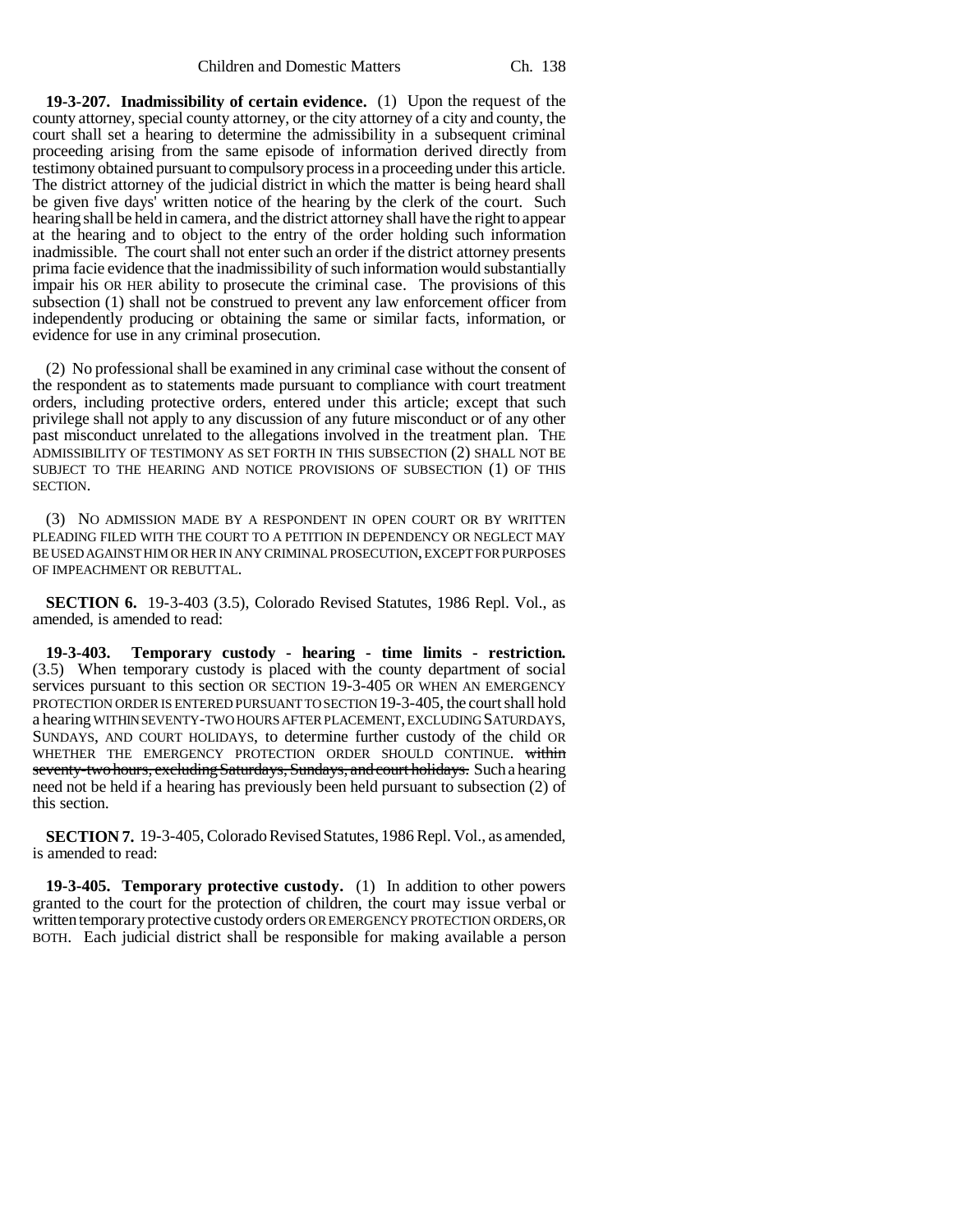appointed by the judge of the juvenile court, who may be the judge, a magistrate, or any other officer of the court, to be available by telephone at all times to act with the authorization and authority of the court to issue such orders.

(2) (a)  $\frac{\text{Such}}{\text{Such}}$  TEMPORARY PROTECTIVE CUSTODY orders may be requested by the county department of social services, a law enforcement officer, an administrator of a hospital in which a child reasonably believed to have been neglected or abused is being treated, or any physician who has before him OR HER a child he OR SHE reasonably believes has been abused or neglected, whether or not additional medical treatment is required, if such person or department believes that the circumstances or conditions of the child are such that continuing his THE CHILD'S place of residence or in the care and custody of the person responsible for his THE CHILD'S care and custody would present a danger to that child's life or health in the reasonably foreseeable future.

(b) EMERGENCY PROTECTION ORDERS MAY BE REQUESTED BY THE COUNTY DEPARTMENT OF SOCIAL SERVICES, A LAW ENFORCEMENT OFFICER, AN ADMINISTRATOR OF A HOSPITAL IN WHICH A CHILD REASONABLY BELIEVED TO HAVE BEEN NEGLECTED OR ABUSED IS BEING TREATED, OR ANY PHYSICIAN WHO HAS BEFORE HIM OR HER A CHILD THE PHYSICIAN REASONABLY BELIEVES HAS BEEN ABUSED OR NEGLECTED, WHETHER OR NOT ADDITIONAL MEDICAL TREATMENT IS REQUIRED, IF SUCH PERSON OR DEPARTMENT BELIEVES THAT THE CHILD IS ABLE TO REMAIN SAFELY IN THE CHILD'S PLACE OF RESIDENCE OR IN THE CARE AND CUSTODY OF THE PERSON RESPONSIBLE FOR THE CHILD'S CARE AND CUSTODY ONLY IF CERTAIN EMERGENCY PROTECTION ORDERS ARE ENTERED. AN EMERGENCY PROTECTION ORDER MAY INCLUDE BUT IS NOT LIMITED TO:

(I) RESTRAINING A PERSON FROM THREATENING, MOLESTING, OR INJURING THE CHILD;

(II) RESTRAINING A PERSON FROM INTERFERING WITH THE SUPERVISION OF THE CHILD; OR

(III) RESTRAINING A PERSON FROM HAVING CONTACT WITH THE CHILD OR THE CHILD'S RESIDENCE.

(3) The county department of social services shall be notified of such action immediately by the court-appointed official in order that child protection proceedings may be initiated.

(4) In any case, such temporary protective custody OR EMERGENCY PROTECTION shall not exceed seventy-two hours, excluding Saturdays, Sundays, and court holidays.

**SECTION 8.** The introductory portion to 19-3-508 (1) and 19-3-508 (1) (e) (I) and (4), Colorado Revised Statutes, 1986 Repl. Vol., as amended, are amended to read:

**19-3-508. Neglected or dependent child - disposition.** (1) When a child has been adjudicated to be neglected or dependent, the court may enter a decree of disposition the same day, but in any event it shall do so within forty-five days unless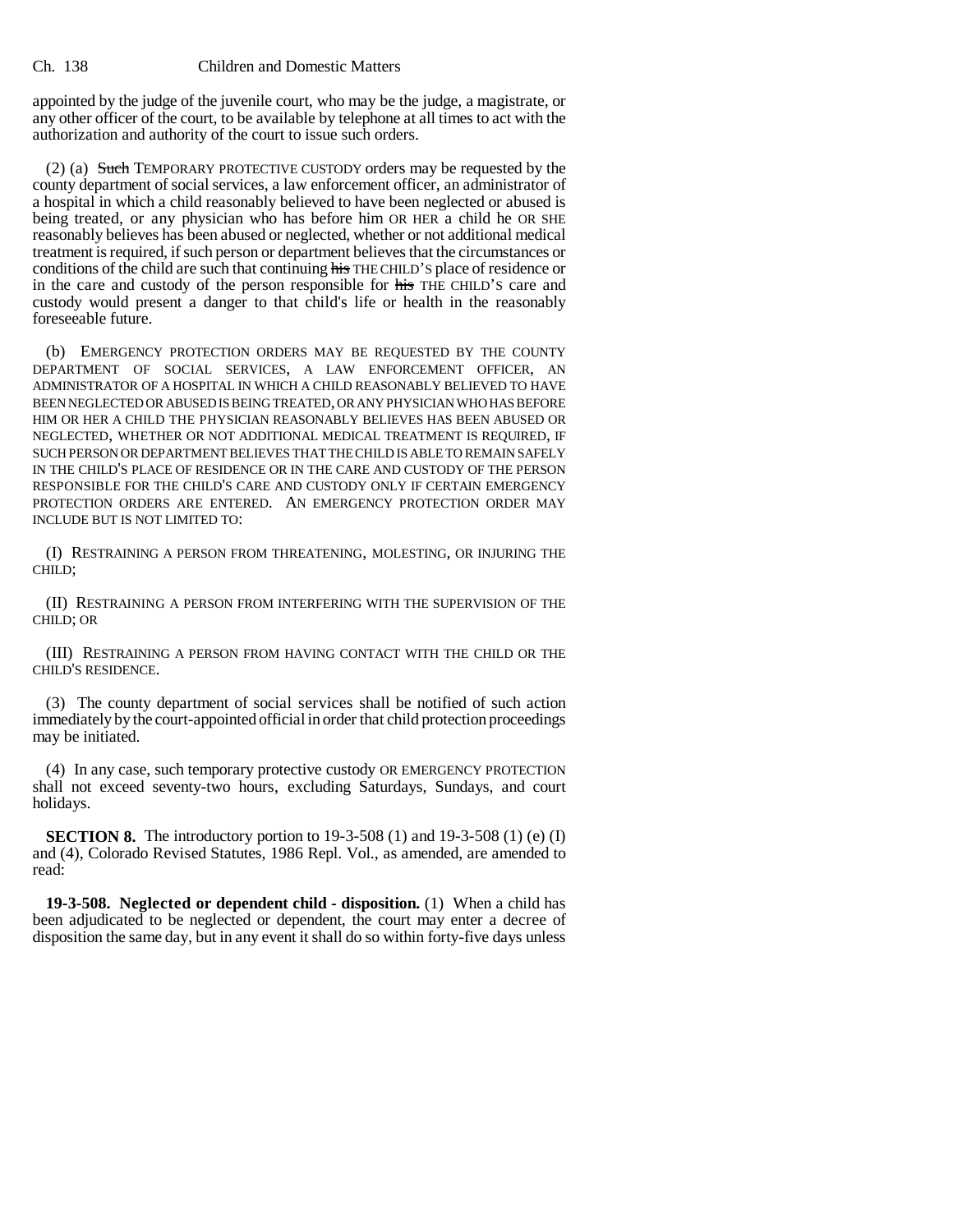Children and Domestic Matters Ch. 138

the court finds that the best interests of the child will be served by granting a delay. In a county designated pursuant to section 19-1-123, if the child is under six years of age at the time a petition is filed in accordance with section 19-3-501 (2), the court shall enter a decree of disposition within thirty days after the adjudication and shall not grant a delay unless good cause is shown and unless the court finds that the best interests of the child will be served by granting the delay. It is the intent of the general assembly that the dispositional hearing be held on the same day as the adjudicatory hearing, whenever possible. If a delay is granted, the court shall set forth the reasons why a delay is necessary and the minimum amount of time needed to resolve the reasons for the delay and shall schedule the hearing at the earliest possible time following the delay. WHEN THE PROPOSED DISPOSITION IS TERMINATION OF THE PARENT-CHILD LEGAL RELATIONSHIP, THE HEARING ON TERMINATION SHALL NOT BE HELD ON THE SAME DATE AS THE ADJUDICATION AND THE TIME LIMITS SET FORTH ABOVE FOR DISPOSITIONAL HEARINGS SHALL NOT APPLY. WHEN THE PROPOSED DISPOSITION IS TERMINATION OF THE PARENT-CHILD LEGAL RELATIONSHIP, THE COURT MAY CONTINUE THE DISPOSITIONAL HEARING TO THE EARLIEST AVAILABLE DATE FOR HEARING IN ACCORDANCE WITH THE PROVISIONS OF PART 6 OF THIS ARTICLE. When the decree does not terminate the parent-child legal relationship, the court shall approve an appropriate treatment plan that shall include but not be limited to one or more of the following provisions of paragraphs (a) to (d) of this subsection (1):

(e) (I) EXCEPT WHERE THE PROPOSED DISPOSITION IS TERMINATION OF THE PARENT-CHILD LEGAL RELATIONSHIP, the court shall approve an appropriate treatment plan involving the child named and each respondent named and served in the action. However, the court may find that an appropriate treatment plan cannot be devised as to a particular respondent because the child has been abandoned as set forth in subsection  $(4)$  of this section SECTION 19-3-604 (1) (a) and the parents cannot be located OR DUE TO THE UNFITNESS OF THE PARENTS AS SET FORTH IN SECTION 19-3-604 (1) (b).

(4) When a child has been adjudicated neglected or dependent because the child has been abandoned by the child's parent or parents, the court may enter a decree terminating the parent-child legal relationship if it finds one of the following:

(a) That the parent or parents have surrendered physical custody for a period of six months and, during this period, have not manifested to the child, the court, or the person having physical custody a firm intention to resume or obtain physical custody or to make permanent legal arrangements for the care of the child;

(b) That the identity of the parent or parents of the child is unknown and has been unknown for a period of ninety days and that reasonable efforts to identify and locate the parents in accordance with section 19-3-603 have failed.

**SECTION 9.** 19-3-603, Colorado Revised Statutes, 1986 Repl. Vol., as amended, is amended to read:

**19-3-603. Notice - abandonment.** Before a termination of the parent-child legal relationship based on abandonment can be ordered, under any of the criteria set forth in section 19-3-508 (4), the petitioner shall file, only if the location of a parent remains unknown, an affidavit stating what efforts have been made to locate the